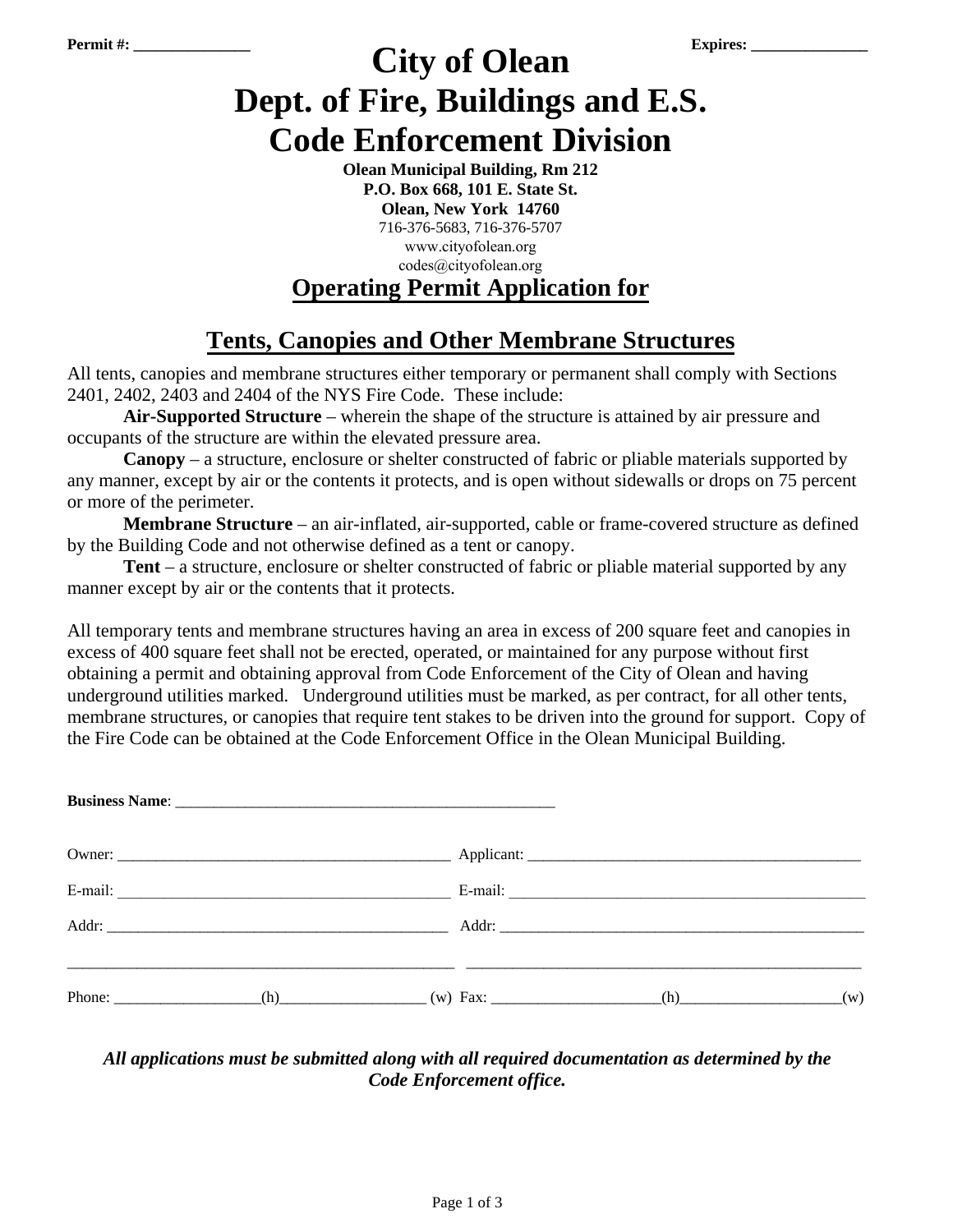| Date of Activity:                                                                                                                                                                                                                                                                                                                                                                                                                                                                                                                           |                  | Time of Activity:                                                                 |                  |  |  |  |
|---------------------------------------------------------------------------------------------------------------------------------------------------------------------------------------------------------------------------------------------------------------------------------------------------------------------------------------------------------------------------------------------------------------------------------------------------------------------------------------------------------------------------------------------|------------------|-----------------------------------------------------------------------------------|------------------|--|--|--|
| <b>Description of Activity:</b>                                                                                                                                                                                                                                                                                                                                                                                                                                                                                                             |                  |                                                                                   |                  |  |  |  |
|                                                                                                                                                                                                                                                                                                                                                                                                                                                                                                                                             |                  |                                                                                   |                  |  |  |  |
|                                                                                                                                                                                                                                                                                                                                                                                                                                                                                                                                             |                  |                                                                                   |                  |  |  |  |
|                                                                                                                                                                                                                                                                                                                                                                                                                                                                                                                                             |                  | ,我们也不能在这里的时候,我们也不能在这里的时候,我们也不能会在这里的时候,我们也不能会在这里的时候,我们也不能会在这里的时候,我们也不能会在这里的时候,我们也不 |                  |  |  |  |
|                                                                                                                                                                                                                                                                                                                                                                                                                                                                                                                                             |                  |                                                                                   |                  |  |  |  |
| Location of Tent (See attached site plan):                                                                                                                                                                                                                                                                                                                                                                                                                                                                                                  |                  |                                                                                   |                  |  |  |  |
|                                                                                                                                                                                                                                                                                                                                                                                                                                                                                                                                             |                  |                                                                                   |                  |  |  |  |
|                                                                                                                                                                                                                                                                                                                                                                                                                                                                                                                                             |                  |                                                                                   |                  |  |  |  |
| <b>Size of Tents to be Erected:</b>                                                                                                                                                                                                                                                                                                                                                                                                                                                                                                         |                  |                                                                                   |                  |  |  |  |
| Enclosed Yes_No____                                                                                                                                                                                                                                                                                                                                                                                                                                                                                                                         | Enclosed Yes_No_ | Enclosed Yes_No__                                                                 | Enclosed Yes_No_ |  |  |  |
| Required documentation may include such items as: plot plan, tank location and size information,<br>duration of activity, proof of other required licenses or certificates, insurance information, or other<br>documentation as needed to determine compliance with all state and local codes and regulations. Failure to<br>provide the required information may result in a denial of the permit. Any permit issued pursuant to an<br>application, may be revoked at any time such activities do not comply with the Uniform Code of NYS. |                  |                                                                                   |                  |  |  |  |
| Fee information: PLEASE MAKE CHECKS PAYABLE TO CITY OF OLEAN                                                                                                                                                                                                                                                                                                                                                                                                                                                                                |                  |                                                                                   |                  |  |  |  |

| Tents, Canopies & Other Membrane<br><b>Structures</b> |                                                       |                    | No Charge if Park Rented by Applicant                                                                                                                                                                                                                                                           |        |  |
|-------------------------------------------------------|-------------------------------------------------------|--------------------|-------------------------------------------------------------------------------------------------------------------------------------------------------------------------------------------------------------------------------------------------------------------------------------------------|--------|--|
|                                                       | Tents, Canopies & Other Membrane<br><b>Structures</b> |                    | \$25 per tent / per event (maximum \$100)                                                                                                                                                                                                                                                       |        |  |
|                                                       |                                                       |                    |                                                                                                                                                                                                                                                                                                 |        |  |
| $\overline{(O}$ wner's signature)                     |                                                       | (data)             | Applicant's signature)                                                                                                                                                                                                                                                                          | (date) |  |
|                                                       | <b>CODE ENFORCEMENT OFFICE USE ONLY:</b>              |                    | Occupancy ID #: $\frac{1}{2}$ = $\frac{1}{2}$ = $\frac{1}{2}$ = $\frac{1}{2}$ = $\frac{1}{2}$ = $\frac{1}{2}$ = $\frac{1}{2}$ = $\frac{1}{2}$ = $\frac{1}{2}$ = $\frac{1}{2}$ = $\frac{1}{2}$ = $\frac{1}{2}$ = $\frac{1}{2}$ = $\frac{1}{2}$ = $\frac{1}{2}$ = $\frac{1}{2}$ = $\frac{1}{2}$ = |        |  |
| This application has been:                            |                                                       |                    |                                                                                                                                                                                                                                                                                                 |        |  |
|                                                       |                                                       | Date: <u>Date:</u> |                                                                                                                                                                                                                                                                                                 |        |  |
|                                                       | Fee amount: \$                                        |                    | Permit #:<br>Issued:                                                                                                                                                                                                                                                                            |        |  |